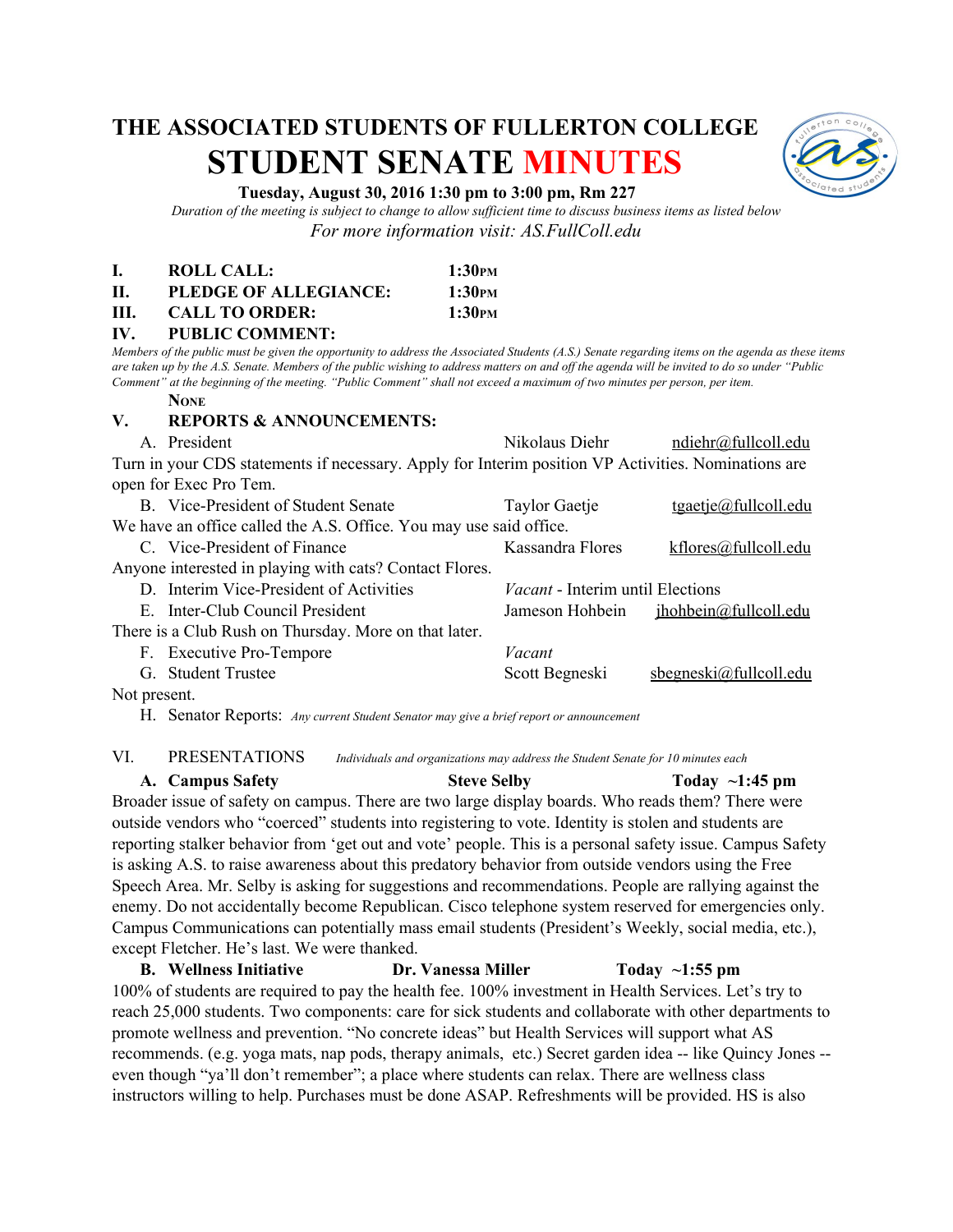working with other departments to create a comprehensive wellness program. Exact dates/times TBD.

**C. Transfer Center Brandi Avila Today ~2:10 pm** CSU Spring 2017 transfer deadline is tomorrow. What is transfer? Either from HS or transfer from college. "Two-year college" is a misnomer. Most students pace differently. Most universities are now "impacted". They are receiving more qualified students than they can receive. Transfer Center provides several services for students, including one-on-ones with counselors and meeting university reps. Application workshops and personal statement / UC personal insight assistance (no more personal statements for UCs). There are extended hours throughout the semester. Upcoming events: College Fairs (October 19, 2016) and UC Admissions Panel (FC alumni who transferred) Q&A.

| D. Triple Threat Mentoring      | Stefani Evans            | September 6, 2016   |
|---------------------------------|--------------------------|---------------------|
| E. Cadena Cultural Center       | Vince White              | September $6, 2016$ |
| F. Chancellor & President Visit | Dr. Marshall, Dr. Schulz | September 20, 2016  |
|                                 |                          |                     |

# **VII. A.S. & I.C.C. COMMITTEE REPORTS & MSPs**

|    | A. Executive Council                 | Diehr         | Thursdays $1:30-3:00$ pm   |
|----|--------------------------------------|---------------|----------------------------|
|    | B. Curriculum & Education            |               | TBD                        |
|    | Finance                              | <b>Flores</b> | Friday 1:30 - 3:00 ish     |
|    | D. Judicial                          | S. Dotterman  | Tues 12:00 - 1:00 pm @ 227 |
|    | E. Research, Planning, & Resolutions | Gaetje        | Next week, says Gaetje     |
| F. | Activities                           |               |                            |
|    | G. Environmental                     |               | TBD                        |
|    | H. A.S. CareBank                     | Plummer       | TBD                        |
|    | Inter-Club Council                   | Hohbein       | Mondays $1:30-3:00$ pm     |
|    |                                      |               |                            |

#### **VIII. UNFINISHED BUSINESS**

# A. **Applicants for CareBank Coordinator / Co-Coordinator(s)**

Troy Plummer Amy Chang Christian Fletcher Tammy Truong

**B.** Nominations for Executive Pro-Tempore

#### **C. Applicants to serve as Student Representatives:**

| <b>Shantiel BARCENAS</b> | Guadalupe SANCHEZ           | Haonan CHU             |
|--------------------------|-----------------------------|------------------------|
| Michael NGUYEN           | Angie VEGA                  | Yuthvong YEM           |
| Dolores RIOS             | Desiree DOTTERMAN           | Kim ROXAS              |
| <b>Annaliese TUSKEN</b>  | <b>Ryan PICKENS</b>         | <b>Hessen SALVADOR</b> |
| Valerie VERA             | <b>Yves Brian GATPANDAN</b> | Janki SUKHADIA         |
| Nathan NARCODA           | Min Jin CHOI                | Ashley COLORADO        |
| Fotini VEGA              | Mark Christian Fletcher     |                        |
| Ben ARTHUR               | Bahar Tavkolian SALEH       |                        |

#### **D. Swearing in of Student Senators**

- a. If you were elected last semester and have not yet been sworn-in, please let the *chairperson know.*
- *b. Appointments until 2016 Fall Election*

| Ramy Raoof         | Desiree Dotterman | Clarisse Escobedo |
|--------------------|-------------------|-------------------|
| Valerie Vera       | Janki Sukhadia    | Brian Gatpandan   |
| Christian Fletcher | Robert Garcia     |                   |

*Students were sworn in as Appointed Student Senators on 8.30.2016 at 2:39 pm*